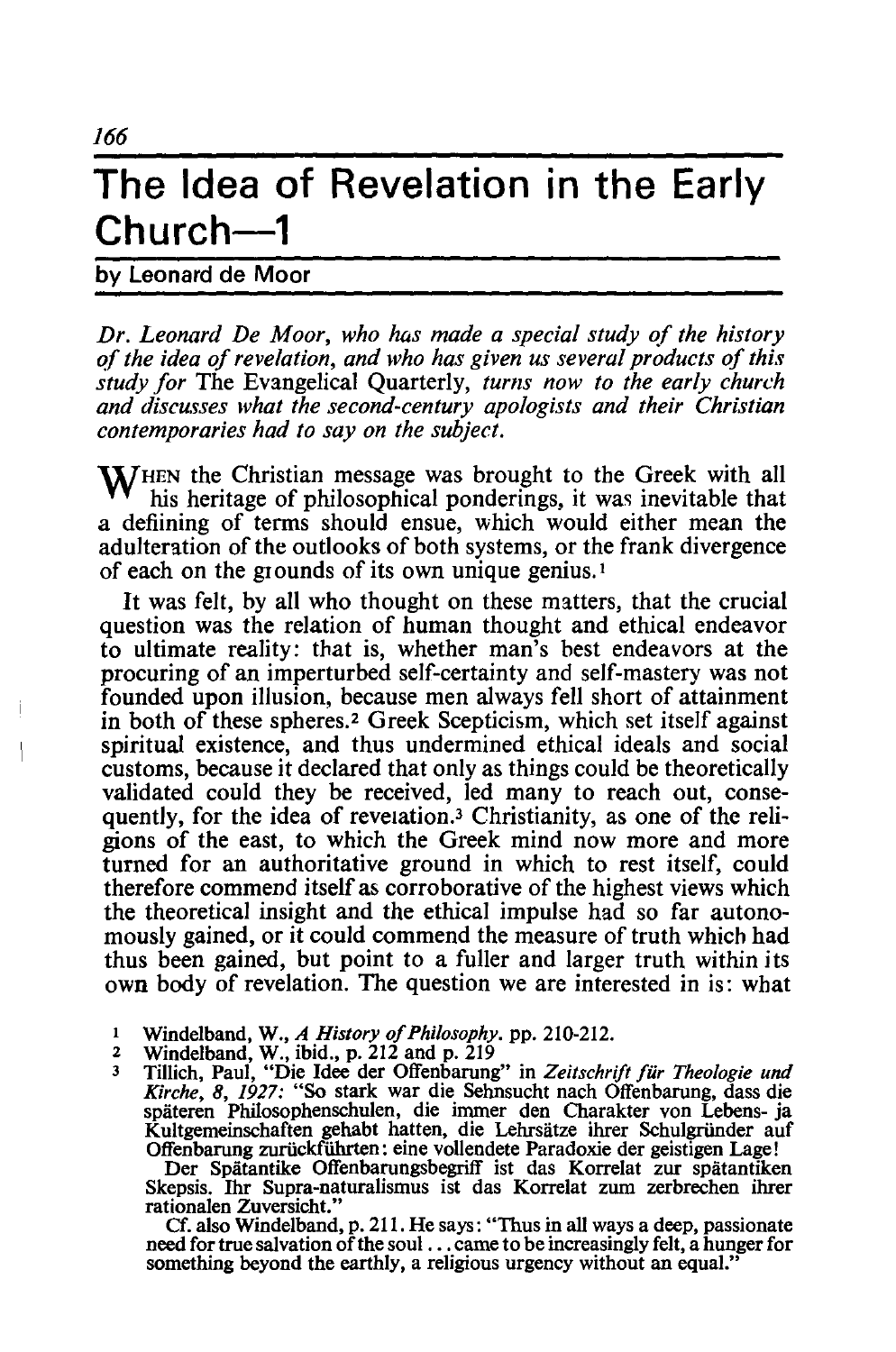course was actually taken? The apologists, principally, give us the answer to our question.

We believe that, taken as a whole, the claim of the apologists was that the Scriptures of the Christians contained knowledge unattainable by the human mind. This is due to a *special inspiration* of those who were led to be the organs of the transmission of their contents. above and beyond any inspiration which might be allowed to Greek thinkers or sibyls, and who consequently could be relied upon as authoritative in the sphere of thought and of ethics. A writer of the history of dogma who must always be reckoned with, however, interprets the aim and claim of the apologists to be rather an endeavor "to explain Christianity to the cultured world, . . . to represent the Christian religion as a philosophy, and to convince outsiders that it was the highest wisdom and the absolute truth."4 Greek thinkers had come to the point, so he believes, where they *knew* what *values* they wanted to conserve, but they were now in search for some authoritative assurance. Consequently, the theistic and moral conception of the world which the apologists exhibited was not derived by them from the content of Scripture, but was rather the product of pure Greek thought. The Apologists therefore viewed the Bible onlv as "an ancient source of Revelation, and viewed the book as a testimony to the truth, i.e. to philosophy and virtue."s We shall allow the apologists to speak for themselves, shortly, so that we may come to our own conclusions.

We hold rather that the longing for revelation, which arose from within Greek philosophy and sought satisfaction for its lack along the purely philosophical track, ended in a conception of revelation wholly removed from that which the apologists as spokesmen of the Christian Church proclaimed, although both answers were addressed to an age of men weary of the husks which philosophical Scepticism had been offering them. Revelation was, in the purely scientific philosophical schools, sought as "a *supplement* for the natural faculties of knowledge," and that in "an immediate illumination of the individual by the deity. On this account revelation is here held to be a *supra-rational apprehension* of divine truth, an apprehension which the *individual man* comes to possess in immediate contact  $(\dot{\alpha} \phi \dot{\eta})$  with the deity itself: and though it must be admitted that there are but few who attain to this and that even these attain only in rare moments, *a definite*, *historically authenticated special revelation*, *authoritative for all, is nevertheless here put aside.* This conception of revelation was later called *the mystic conception,* and to this extent *Neo-Platonism is the source of all later mysticism."6* Much as we

- 4 Harnack, Adolf *History of Dogma* B.T. Vol. 2, p. 170.
- 
- 5 Harnack, Adolf, ibid., Vol. 2, p. 173. 6 Windelband, W., *A History of Philosophy,* p. 227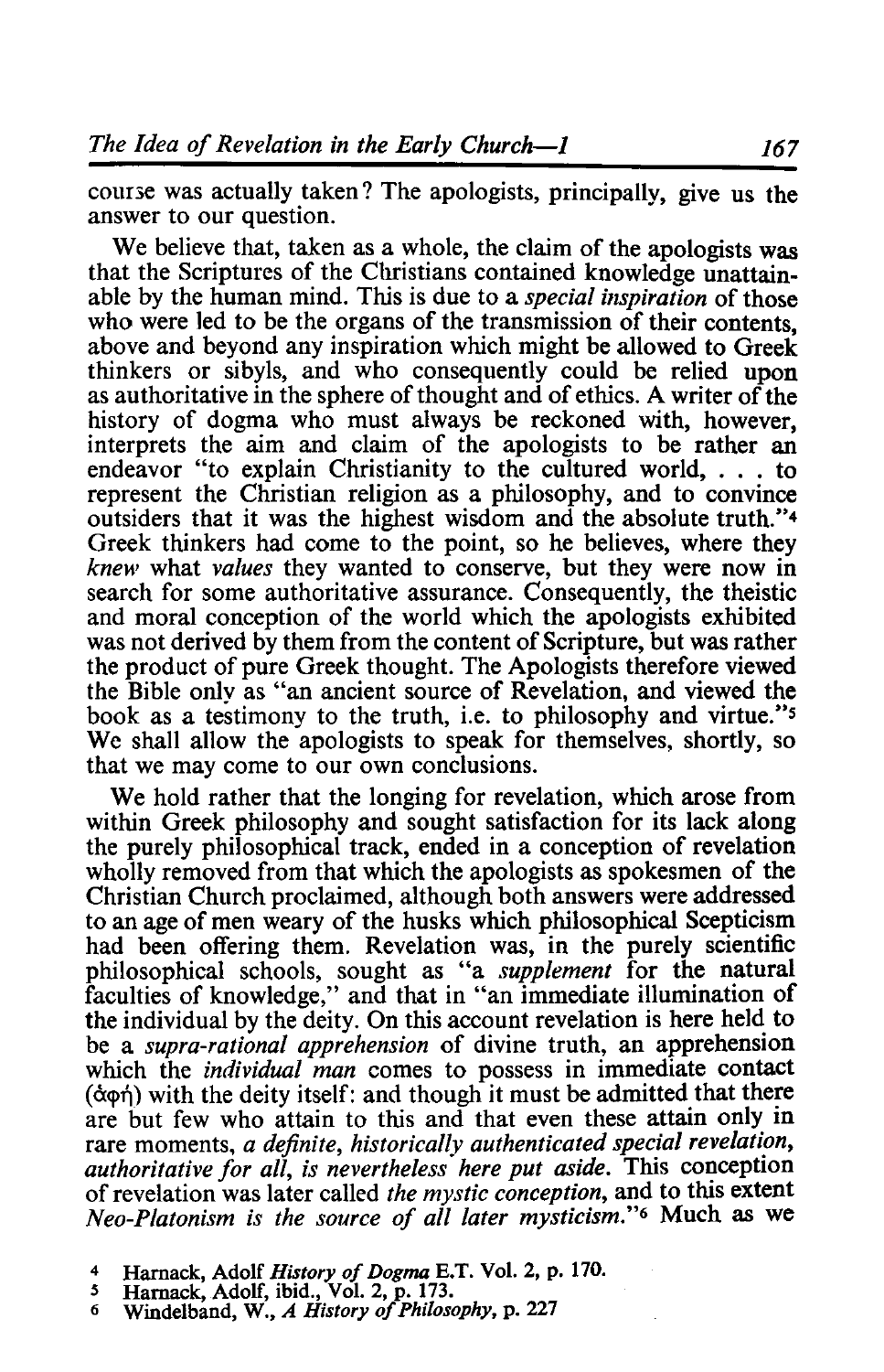need to grant that the concept (as distinguished from the idea) of revelation is the creation of hellenistic philosophy, and that Christianity took over this conception and concentrated it upon Christ who was conceived to be the culmination of the *supernatural* revelation, this understanding of revelation which is grounded upon historical facts is wholly other than the *natural* revelation which is the genius of the purely speculative conception of it.<sup>7</sup> In the Renaissance, in mediaeval mysticism, and finally in subjective idealism of recent times the legitimate fruit of this naturalistic seed has appeared, planted by Greek philosophy and assimilated by some in the Church who unfortunately wedded it to Christian views. But the accepted doctrine of the Christian Church has always been that "Offenbarung kommt *uber* uns, nicht *aus* uns. Sie ist unbedingt. Denn sie ist Erscheinen des Unbedingt-verborgenen in unserer Bedingtheid."8 Instead of *historical mediation* between man and God being purely a chance occasion, a vehicle, a symbol, as in the speculative naturalistic, idealistic schemes it must be, historical mediation becomes an absolute essential in the Christian conception.

Zwischen der Seele und Gott, zwischen der Menschheit und Gott, zwischen der Welt und Gott steht ein Drittes, vielmehr ein Dritter, der beide Teile ebenso auseinanderhält als er sie verbindet, als der, durch den allein jene Verbindung zustande kommt, durch den allein also Gott sich offenbart: der Mittler-Dort (in idealism) die grundsatzliche Unmittelbarkeit, hier (in Christianity) die grundsiitzliche Mitte1barkeit: Das ist der Grundgegensatz.9

This much needs to be conceded to Harnack, that *when the Greek*  mind first began to turn to Christianity as an authoritative ground of revelation, it came with the object to find in the documents of this religion, confirmation for its own independently held views, and to bring about a harmony. In doing this the device of allegorical interpretation was lavishly used. This method had already been employed by Philo in the attempt to reconcile Greek speculation with the Old Testament Scriptures. The method now came to be used by the *Gnostics* who were the first to attempt the creation of a Christian theology, in which the distinctively historical in Christianity would be sacrificed to "the ideal content of the Scriptures."<sup>10</sup>

But it is exactly as a protest against this Gnostic adulteration of the Christian revelation that the apologists arise with arguments to

- 7 Tillich, Paul, "Die Idee der Offenbarung", p. 406<br>8 Tillich, Paul, ibid, p. 412; cf. also Brunner, Emil
- 8 Tillich, Paul, ibid., p. 412; cf. also Brunner, Emil, *Der Mitt/er,* p. 16.
- 
- Brunder, Emilish translation at the time of this writing).<br><sup>10</sup> Windelband, W., ibid., p. 222. There is a good deal of similarity between the phrases, "the ideal content of Scripture," and the Ritschlian formula of "value of Scripture for me" . And this may account for the fact that Harnack virtually glorifies the Gnostics in his *History.* while the apologists, where they are not made out to be pure Greek philosophers, are denominated corrupters of pure Christianity. Harnack was a Ritschlian.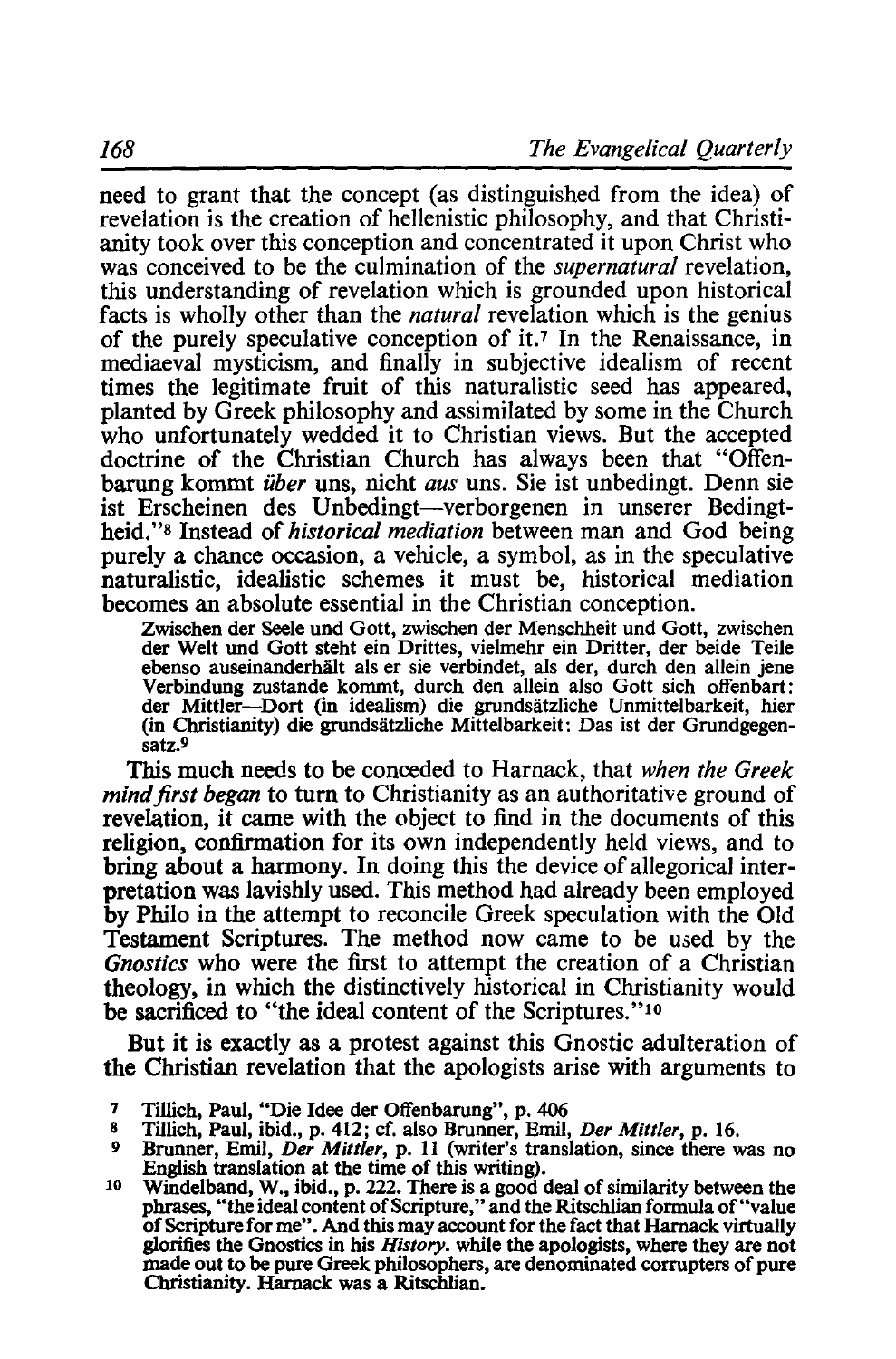show the distinctiveness, the uniqueness, the supernatural and super-rational character of Christianity. Let a few of them speak for themselves.

Justin Martyr, aftet reviewing the teaching on religion contained in the prominent Greek philosophers, continues by saying:

Since therefore it is impossible to learn anything true concerning religion from your teachers, who by their mutual disagreement have furnished you with suficient proof of their own ignorance, I consider it reasonable to recur to our progenitors, who both in point of time have by a great way the precedence of your teachers, and who have taught us nothing from their own private fancy, nor differed with one another, nor attempted to overthrow<br>one another's positions, but without wrangling or contention received from<br>God the knowledge which also they taught to us. For neither by nature nor *human conception is it possible for men to know things so great and divine,* but by the gift which then descended from above upon the holy men, who had no need of rhetorical art, nor of uttering anything in a contentious or quarrelsome manner, but to present themselves pure to the energy of the Divine Spirit, in order that the divine plectrum itself, descending from heaven, and using righteous men as an instrument like a harp or lyre, might reveal to us the knowledge of things divine and heavenly. Wherefore, as if with one mouth and one tongue, they have in succession, and in harmony with one another taught us both concerning God, and the creation of the world, and the formation of man, and concerning the immortality of the human soul, and the judgement which is to be after this life, and concerning all things which it is needful for us to know, and thus in divers times and places have afforded us the divine instruction.<sup>11</sup>

Here no compromise is made with the worldly wisdom of the pure thinker nor, as Harnack would have us believe, is the Scriptural content used merely as an external attestation of ideas gained through the reason. The super-rational character of Christian revelation could be stated in no plainer words.

Athenagoras is at one with Justin when, in speaking about the superiority of the Christian doctrine respecting God, he says that

Poets and philosophers, as to other subjects so also to this, have applied themselves in the way of conjecture, moved by reason of their affinity with the affiatus from God, each one by his own soul, to try whether he could find out and apprehend the truth; but they have not been found competent fully to apprehend it, *because they thought fit to learn*, *not from God concern*ing God, but each one from himself, hence they came each to his own conclusion respecting God, and matter, and forms, and the world. But we have for witnesses of the things we apprehend and believe, prophets, men who have pronounced concerning God and the things of God, *guided by the Spirit of God. 12* 

The uniqueness and authority of Christian doctrine, because of a special self-disclosure of God to man through the prophets, as against the way of self-insight, is clearly drawn here.

11 Justin Martyr, *Hortatory address to the Greeks,* Chap. 8, in *Ante-Nicene Christian Library;* ed. by A. Roberts and James DonaIdson. (Note:. Except where otherwise indicated, quotations from the subsequent apologists will be from this above-mentioned edition.)

be from this above-mentioned edition.) 12 Athenagoras, *Pleafor the Christians,* Chap 7.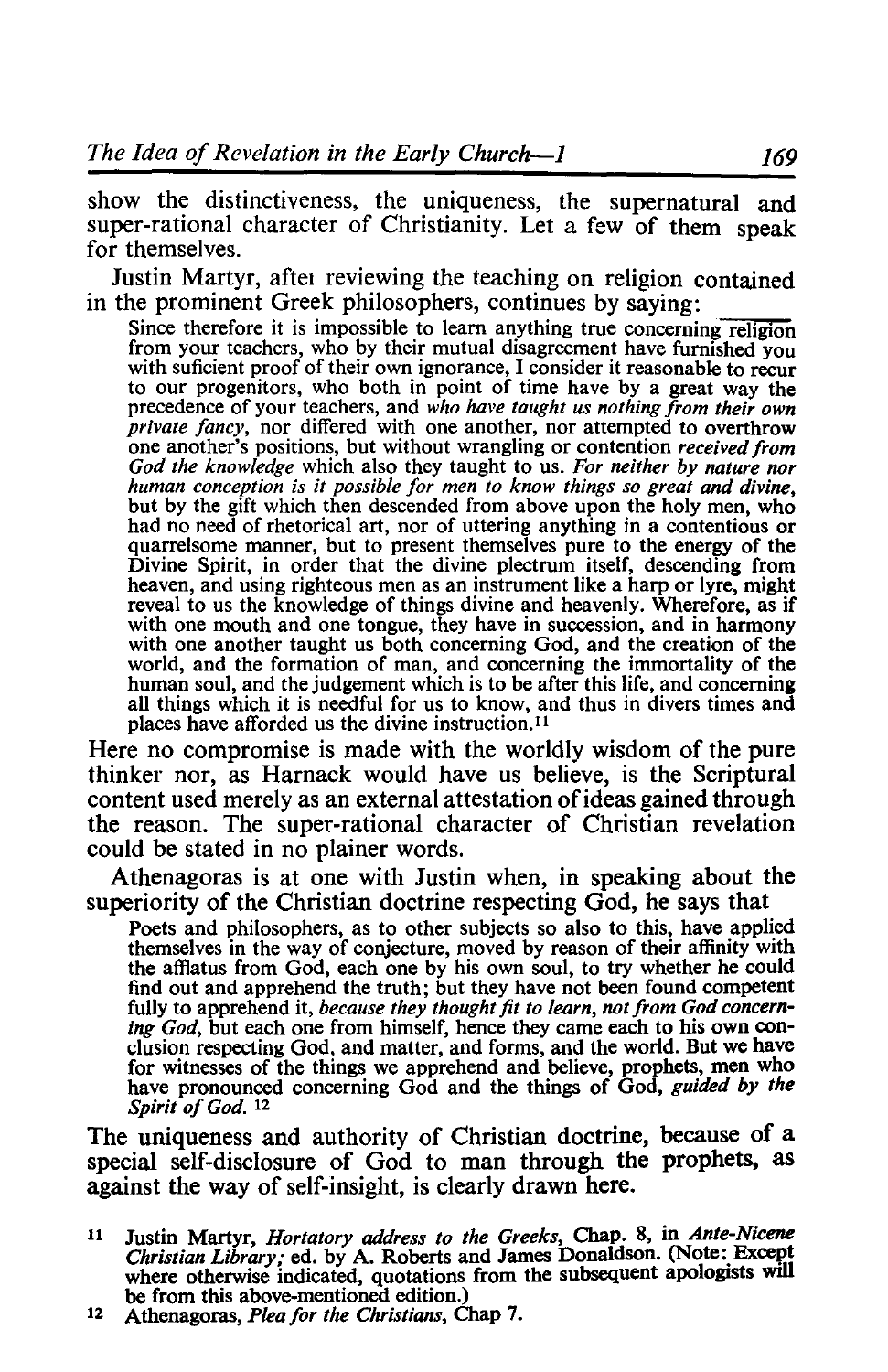Theophilus, in his *Defence of Christianity,* when he comes toward the end of his treatise to summarize what had been his purpose throughout, says that since "the names of those who are called gods (amongst the Egyptian and Greeks), are found to be the names of *men* who lived among them" as "we have shown from their own histories." and since they have therefore been in ignorance of the truth, *"God* at least, the Father and Creator of the universe, *did not abandon mankind, but gave a law,* and sent holy prophets to declare and teach the race of men, that each one of us might awake and understand that there is one God." 13 Revelation, we may say on the basis of this statement, is God's voluntary and loving gift of true knowledge concerning Himself, which all man's own groping had not only failed to attain, but caused to become vitiated because he gave God a name which rose in significance no higher than a human name.

This same idea of a special divine initiative which wills that man shall come to a full knowledge of Himself, Tertullian expresses. For, having declared that through contemplation of the  $\kappa$ <sup>6</sup> $\sigma$  $\mu$ os man may come to a knowledge of God, he continues;

But, that we might attain an ampler and more authoritative knowledge at once of Himself, and of His counsels and will, *God has added a written revelation* for the behoof of every one whose heart is set on seeking Him, that seeking he may find, and finding believe, and believing obey. For from the first *he sent* messengers into the world,—men whose stainless righteous-<br>ness made them worthy to know the Most High, and to reveal Him,—men abundantly endowed with the Holy Spirit, that they might proclaim that there is one God only who made all things, who formed man from the dust of the ground . . .<sup>14</sup>

There is one aspect of the position taken by the above quoted apologists for the Christian faith which, before we leave them, it is necessary we should not leave untouched, and that has reference to their attributing all true knowledge, whether in Scripture or outside of it, to the *Word* (Logos) or the Spirit or Holy Spirit. Statements like the following recur in these authors. "Whatsoever either lawgivers or philosophers *uttered well,* they elaborated by finding and contemplating some part of the *Word."* 15 "But men of God carrying in them a holy spirit and becoming prophets, being inspired and made wise by God, became God-taught ... *and also among the Greeks there was the Sibyl."16* The very concluding portion of Theophilus's defence consists of a collaboration of passages which he draws from the Sibyl "who was a prophetess among the Greeks", and testimonies drawn from the Greek poets confirmatory of the precepts from the prophets of Israel.<sup>17</sup> We see, then, that Theophilus believed that the

- 
- 
- 
- 

<sup>&</sup>lt;sup>13</sup> Theophilus *Defence of Christianity addressed to Antolycus* 2.33.<br><sup>14</sup> Justin Martyr, *Second Apology*, 10.<br><sup>15</sup> Justin Martyr, *Second Apology*, 10.<br><sup>16</sup> Theophilus, ibid., 2.9.<br><sup>17</sup> Theophilus, ibid., 2.36-38.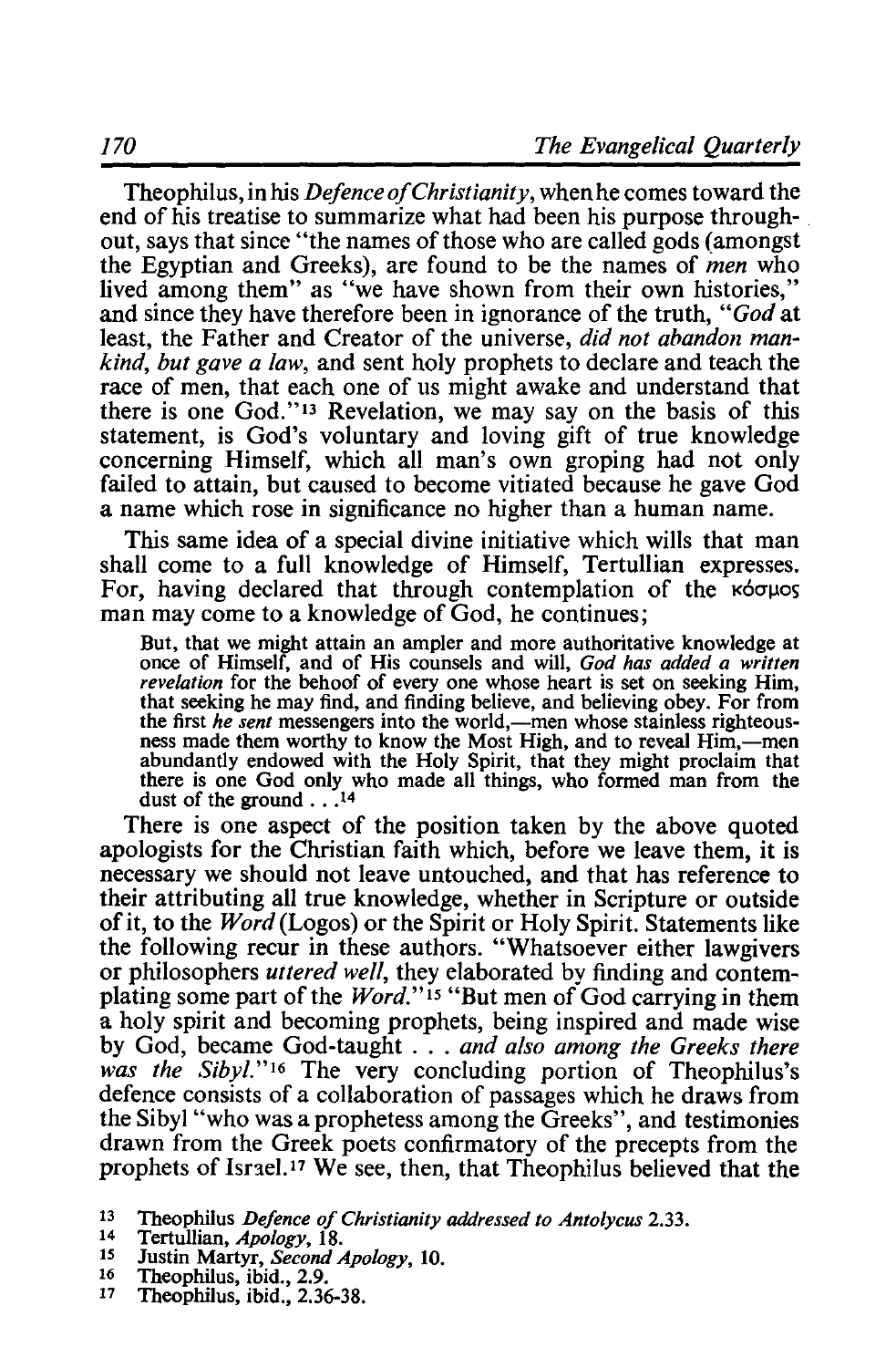Sibyl and the Greek poets on occasion were inspired by the Holy Spirit as well as the Jewish prophets. Nevertheless, that he regarded their testimony only as confirmatory may be seen in that the body of his argument is built around Scriptural teaching. Throughout his *defence* his main use of the poets and philosophers is to show the absurdity of their pictures of the gods, as merely magnified men, particularly as regards men's vices which the poets glorify in the gods.

We are told that the circumstances of Clement of Alexandria's writings were to show the relation of Greek learning, especially as expressed in Philosophy, to the wisdom of the Scriptures, it being the inevitable question which those who would vindicate Christian faith in the eyes of the educated Greek needed to answer satisfactorily.

Clement himself had come to Christianity with a mind steeped in Greek learning, and he answered this question with clearness and confidence. Greek learning was not to be rejected. Philosophy at its best had stood to the Greeks in the same relation as prophecy to the Jews; it had been, he held, a preparation for Christ. It showed glimmerings and forebodings of the divine teaching, and could not have come from the devil . . . Clement can prove by quotations that philosophers, Plato especially, and even poets, had clearly taught the unity, supremacy, and goodness of God. But the greatest witnesses of all were the Hebrew prophets, through whom God gave His promises to men.<sup>18</sup>

The last sentence states accurately what, not only for Clement but for all these early writers, was always the final authority, the norm of their systems: the holy Scriptures. When they discovered intimations here and there in Greek literature, which taught monotheism, and wherein glimmerings of other biblical doctrines were found anticipated and attributed them to the eternal *Word* (Logos), this is not only not surprising, but has a stricly Scriptural foundation, as when Paul, writing to the Colossians, speaks of Christ "in whom are all the treasures of wisdom and knowledge hidden."19 And again Paul warned them to "take heed lest there shall be anyone that spoileth you through his philosophy and vain deceit", but he points to Christ as the measure of all truth, "for in him dwelleth all the fulness of the Godhead bodily, and in him are ye made full" .20 When we say, today, that God's special revelation of salvation in Christ comes mediated to us through the record of Scripture, that does not deny that God is operative immanently in the whole of creation and may be discovered everywhere, at least in the capacity of Creator. The application of the Logos doctrine to the understand-

20 Col. 2: 8-10.

<sup>18</sup> Butterworth, G. W., *Clement of Alexandria,* Loeb Classical Library, Introduction, pp. xiv, xv.

<sup>19</sup> Col. 2: 3.